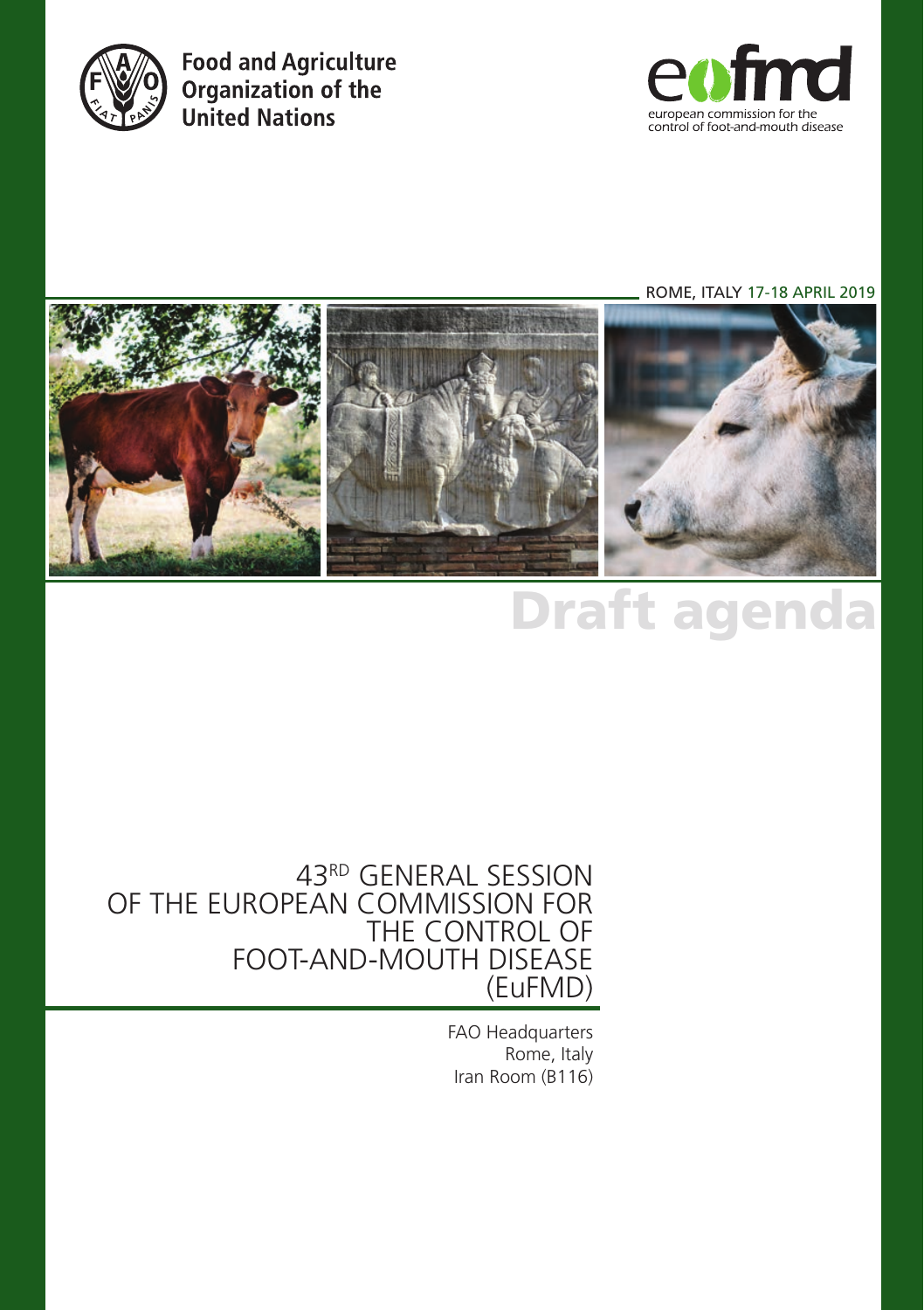### Day 1 **17th of April 2019**

| <b>Time</b> | <b>Item</b>    |                                                                                                                                                                | <b>Presenter</b>                         |
|-------------|----------------|----------------------------------------------------------------------------------------------------------------------------------------------------------------|------------------------------------------|
| 09:00       |                | Opening of the Session                                                                                                                                         | FAO, OIE, DGSANTE                        |
| 09:20       | 1              | Adoption of the Agenda                                                                                                                                         | J. Angot, EuFMD                          |
| 09:25       | $\overline{2}$ | Global and Regional surveillance reports                                                                                                                       | D. King, WRL/TPI                         |
| 09:50       |                | Progress of the GF-TADS Global Strategy                                                                                                                        | <b>FMD working Group</b>                 |
| 10:20       | 3              | Transboundary disease risks in the European region:<br>situation report, co-ordination arrangements and<br>priorities for future actions to reduce risk        | F. Rosso, EuFMD                          |
| 10:40       |                | <b>Break</b>                                                                                                                                                   |                                          |
| 11:00       | 4              | Technical Point 1. Modelling FMD and transboundary<br>diseases at European scale: potential for optimizing<br>control measures at regional and national scales | K. Mintiens, EuFMD                       |
| 11:30       | 5              | Technical Point 2. Biosecurity classification of holdings<br>in Europe: potential gains for the public and private<br>sectors in disease emergencies           | J. Dewulf, University of<br>Ghent        |
| 12:00       |                | Technical Point 3. How prepared are we?<br>Towards a framework for better planning and<br>testing of emergency preparedness                                    | S. Gaynor, EuFMD                         |
| 12:30       |                | Lunch                                                                                                                                                          |                                          |
| 14:00       | 6              | Technical point 4. Early warning and better<br>preparedness for FMD and similar TADS in the European<br>neighbourhood: the case for an integrated approach     | F. Rosso, EuFMD                          |
| 14:30       | $\overline{ }$ | Report of the Executive Committee on the actions<br>since the 42 <sup>nd</sup> Session                                                                         | EuFMD team                               |
|             |                | Report of the Training evaluation                                                                                                                              | W. Wapenaar,<br>University of Nottingham |
| 15:00       |                | <b>Break</b>                                                                                                                                                   |                                          |
| 15:30       | 8              | Proposed updating to the four year Strategic Plan<br>(2019-2022) - Introduction                                                                                | K. Sumption, EuFMD                       |
| 15:45       |                | a. Improved preparedness for management of FMD<br>and similar TADS ("FAST diseases") crises by<br>Members and across Europe as a whole                         | M. de la Puente, EuFMD                   |
| 16:05       |                | <b>b. Reduced risk to Members from the FAST disease</b><br>(FMD and similar TADS) situation in the European<br>neighbourhood                                   | F. Rosso, EuFMD                          |
| 16:25       |                | c. Sustained progress of the GF-TADS Global Strategy<br>against FMD and the improved security of supply<br>of effective vaccines                               | N. Lyons, EuFMD                          |
| 16:45       |                | <b>Discussion</b>                                                                                                                                              |                                          |
| 17:30       |                | Side-events foyer: presentation of Get Prepared;<br>EuFMDis; Training                                                                                          |                                          |
| 19:00       | ركوم           | Bus departs for Dinner                                                                                                                                         |                                          |
| 19:30       |                | <b>Dinner at Taverna Capranica</b>                                                                                                                             |                                          |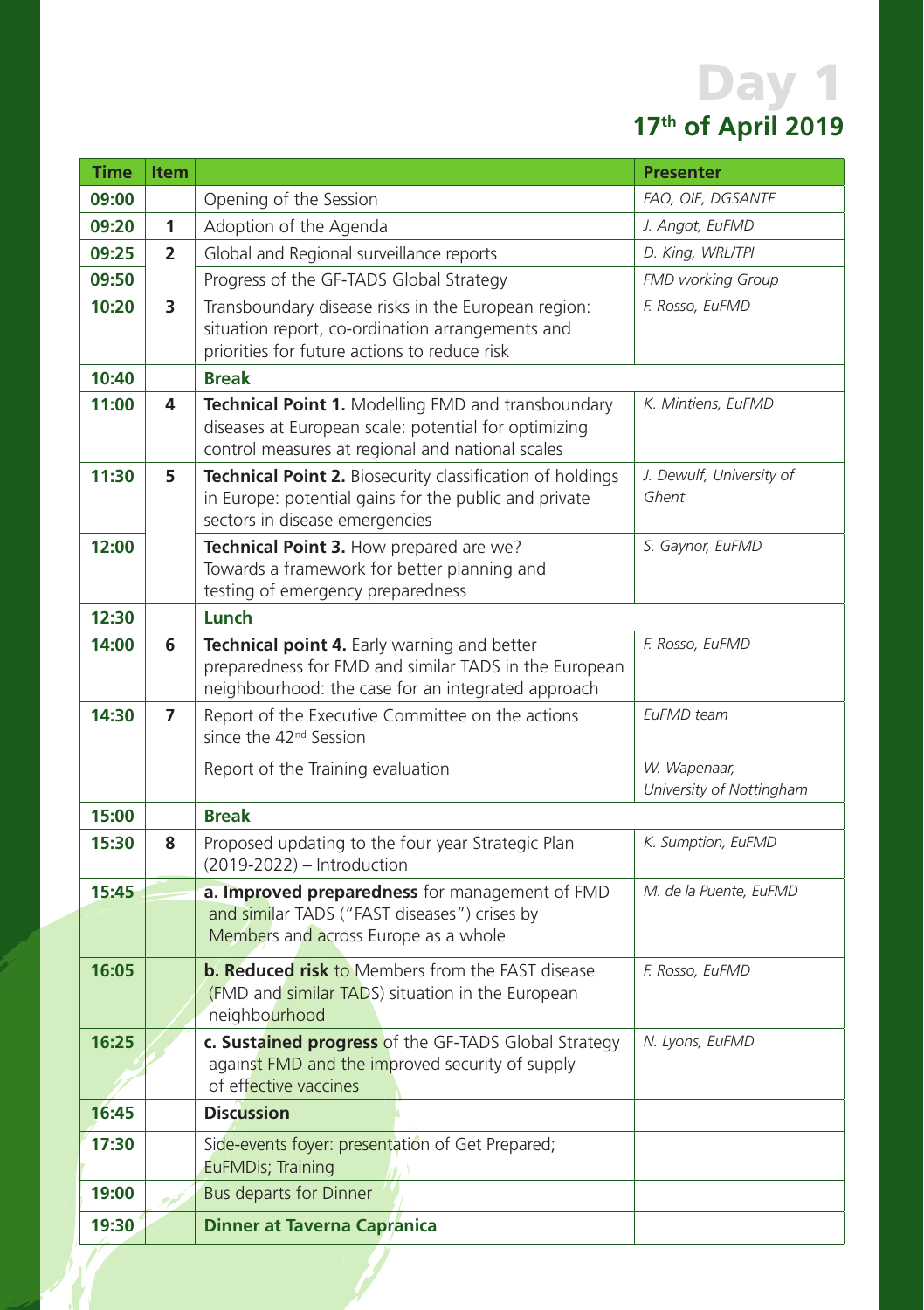## Day 2 **18th of April 2019**

| <b>Time</b> | <b>Item</b> |                                                                                                    | <b>Presenter</b>                                          |
|-------------|-------------|----------------------------------------------------------------------------------------------------|-----------------------------------------------------------|
| 09:00       | q           | Information Session - Current FMD Situation in:<br>Turkey                                          | A. Bulut                                                  |
| 09:20       |             | Israel                                                                                             | T. Gosher                                                 |
| 09:35       |             | Georgia                                                                                            | Z.Rukhadze                                                |
| 09:55       | 10          | Report on the status of FMD antigen and vaccine banks<br>in the European Neighbourhood             | K. Krstevski, EuFMD                                       |
| 10:10       | 11          | Report of the Standing Technical Committee (STC)<br>and its working groups                         | E. Ryan, Chair of the STC                                 |
| 10:30       |             | <b>Break</b>                                                                                       |                                                           |
| 11:00       | 12          | Minimum Standards for laboratory containment of<br>foot-and-mouth disease virus: proposed updating | K. Tjørnehøj, National<br>Veterinary Institute, Technical |
| 11:25       |             | Training planned on Biorisk management                                                             | University, Denmark                                       |
| 11:30       | 13          | Proposal for Technical Committees and their functions<br>in the upcoming biennium                  | K. Sumption, EuFMD                                        |
| 11:50       | 14          | Financial Report, Budget and membership contributions<br>for the biennium 2018-2019                | K. Sumption, EuFMD                                        |
|             |             | a. Administrative Fund                                                                             |                                                           |
|             |             | <b>b.</b> Emergency Fund and EC Trust Fund                                                         |                                                           |
| 12:20       | 15          | Election of the Executive Committee                                                                | <b>FAO</b>                                                |
| 13:00       | 16          | Any other issues (recognitions for service)                                                        |                                                           |
| 13:15       | 17          | <b>Draft Conclusions</b>                                                                           | K. Sumption, EuFMD                                        |
| 13:30       |             | <b>Closing</b>                                                                                     |                                                           |